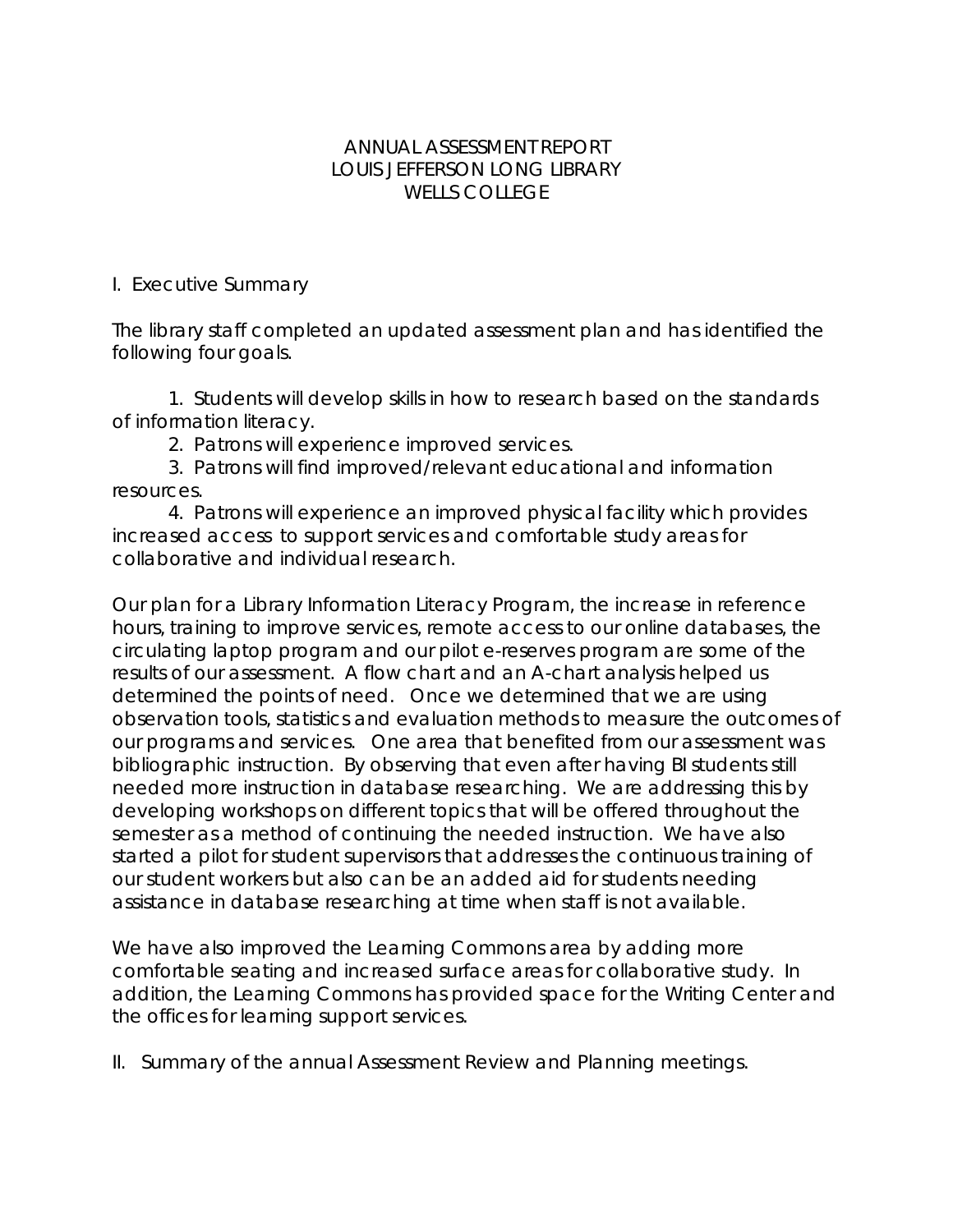A. The Library staff meets at least twice a year, January and July, for its formal Assessment Review and Planning. The meetings can go from one to two hours. The staff also discusses its progress in an on-going basis, i.e. periodically, during regular staff meetings the staff reviews and discusses our progress. We have a "parking lot" concept/tool whereby after we identify the needs and determine short term and long term goals, we list them in the parking lot. We then prioritize and select two to four of these goals and remove them from the parking lot for immediate and continuous attention. This method of selecting and prioritizing works well for the staff. The parking lot keeps the needs in view however; it is large and can be overwhelming. We, therefore, prioritized and select certain goals and address them in a more manageable way based time, cost, and importance. The entire library staff attends these meetings.

B. The topics for this past year include the four goals mentioned above plus the replacement of staff members, budgetary constraints and different ways the library staff could work with the department of technology to promote the merger of Library and Information Services.

C. The library staff will continue focusing on the four goals as a means of maintaining better service but will change its workflow to utilize student workers more efficiently and effectively.

Changes in the way we do instruction will involve more collaboration and will include the implementation of a library information literacy program.

III. Plan of focus for the upcoming year.

We have identified the following needs for the upcoming year:

 We are implementing an information literacy program. It will begin the fall semester of 2008 and will continue. The Coordinator of Public Services and Outreach and the Library Director will be primary but the rest of the staff will also be involved.

 We are embarking on a full deselecting and selecting program of our collection, which will include input from faculty. This will begin the fall 2008 and will continue. The entire library staff is involved.

We are developing a subject quide for our online databases that will provide easier navigation. We are beginning fall 2008 and will continue until completed. The library staff is involved.

 We are doing an inventory of our Archives and are working on clearer policies and procedures. This will begin in the fall 2008. The library staff and the Archivist are participating in the inventory.

IV. Updated Assessment Plan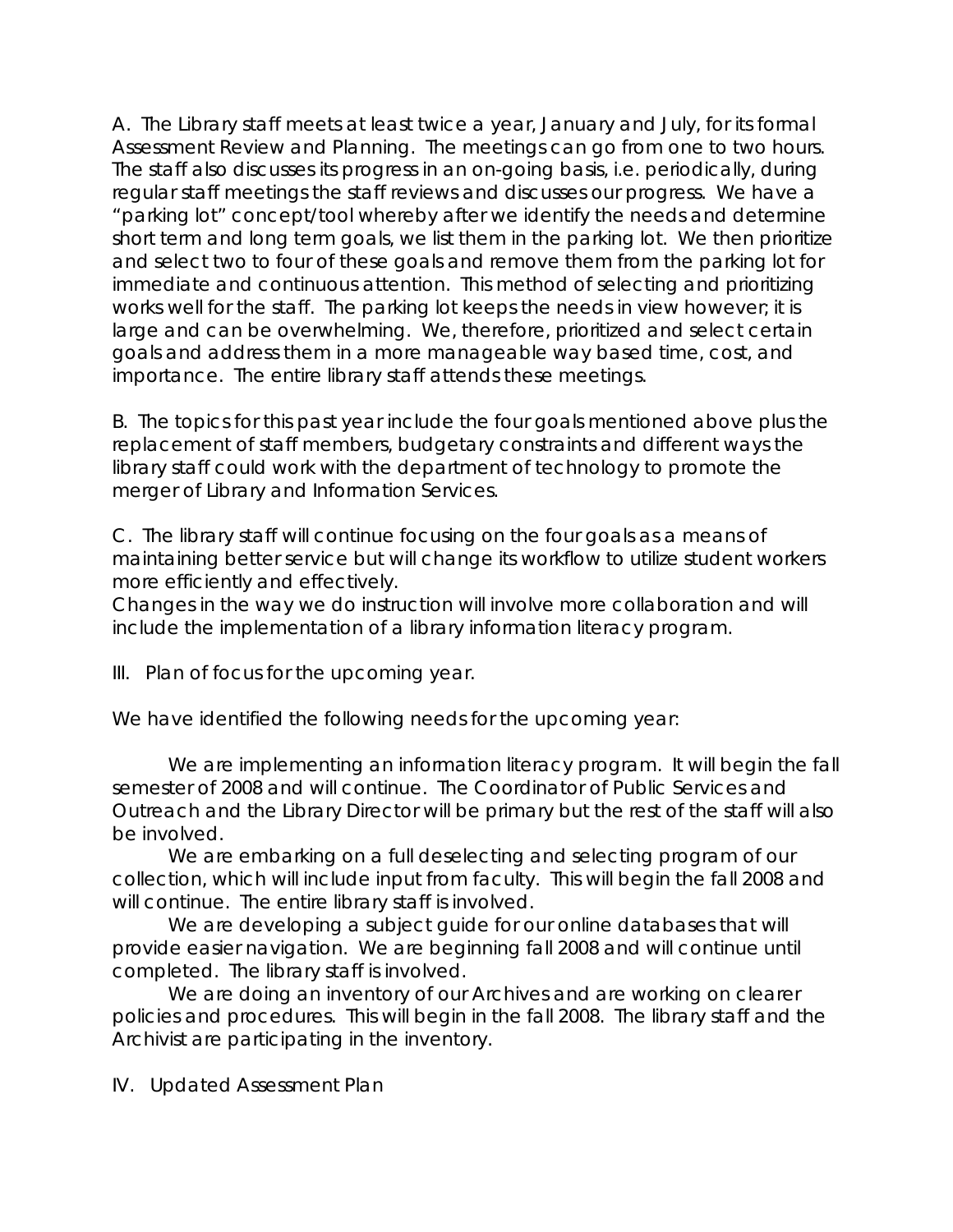## **WELLS COLLEGE LIBRARY ASSESSMENT PLAN SEPTEMBER 2008**

## **Wells College Mission Statement**

*The mission of Wells College is to educate students to think critically, reason wisely, and act humanely as they cultivate meaningful lives. Through Wells' academic program, residential atmosphere, and community activities, students learn and practice the ideals of the liberal arts. The Wells experience prepares students to appreciate complexity and difference, to embrace new ways of knowing, to be creative, and to respond ethically to the interdependent worlds to which they belong. Committed to excellence in all areas of its reach, Wells College equips students for felong learning and for sharing the privileges of education with others. li*

## **Library Mission Statement**

*College. The library provides educational and information resources and services to our campus Research and local communities. Library instruction adheres to the Association of College and The Louis Jefferson Long Library supports the mission and the institutional goals of Wells Libraries' (ACRL) standards for information literacy which can be found at* 

*la/acrl/acrlstandards/informationliteracycompetency.cfm#ildef http://www.ala.org/a* The ACRL standards complement the Wells College mission of educating students in the ideals of the liberal arts.

# **SECTION A: STUDENT LEARNING**

**GOAL I:** Students will develop skills in how to research based on the standards of information literacy.

## **. Objectives A**

**Objective 1:** Students will benefit from a proposed Library Information Literacy program.

## **on of the Library Information Literacy program a. Implementati**

1) First Year students taking WLLS 101 and WLLS 111 will receive extra academic support by participating in workshops supported by the library's information literacy program.

determining the type and extent of information they need. 2) Students will learn to research in the electronic and print resources by first

of our web pages and the follow-up workshop offerings should be helpful in achieving 3) Students will access the needed information effectively and efficiently (the redesign this outcome).

4) Students will evaluate critically the results of research and the sources used. They will also be able to incorporate the selected information. (input from faculty is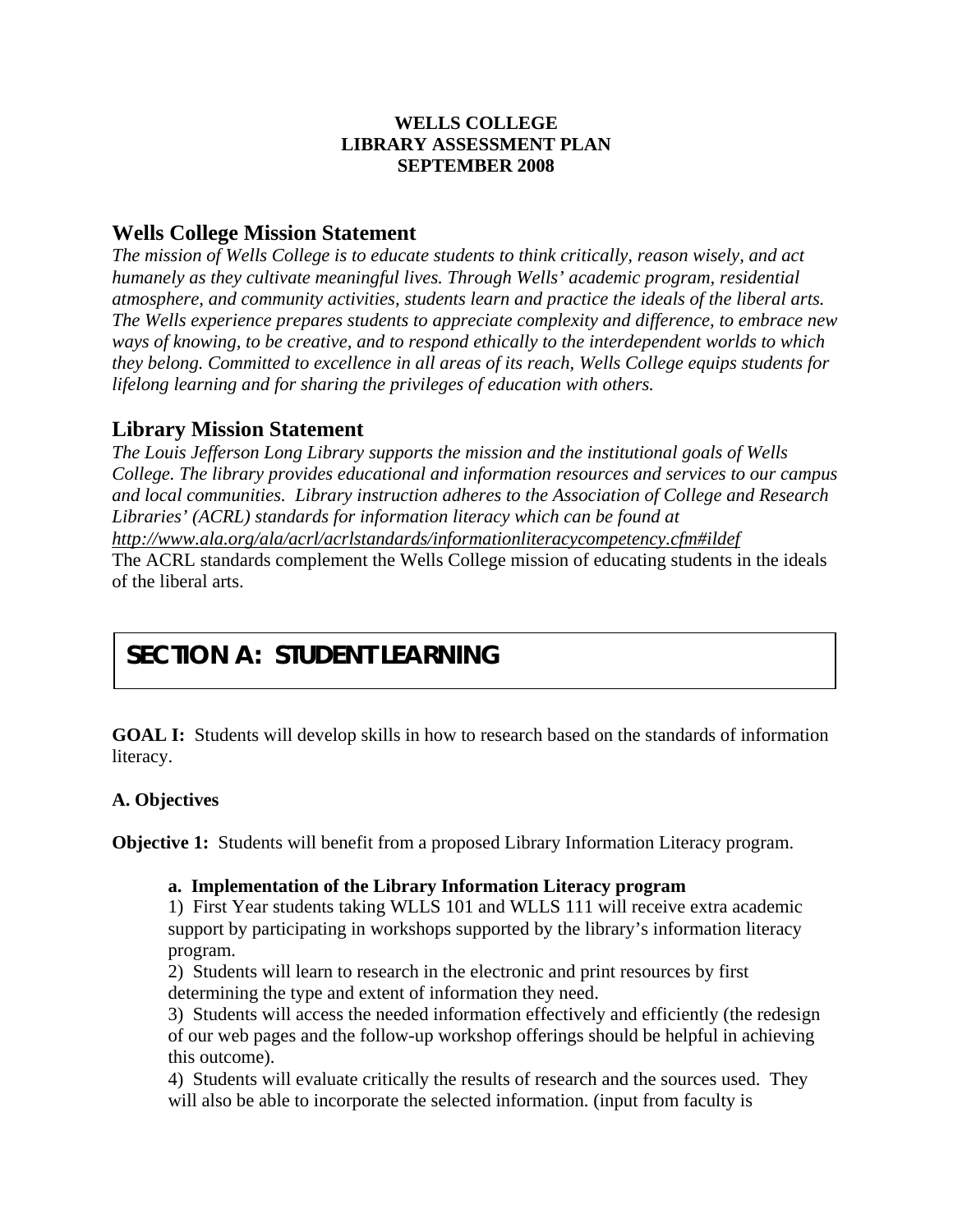encouraged for assessment)

 5) Students will then be able to apply the information effectively, thus accom plishing the goal of their research (we will use questionnaires in an attempt to gather this information)

6) Students will understand the ethical and legal issues surrounding the use of the selected information.

7) Students will be able to continue using/applying/integrating information literacy in their chosen fields leading up to and after graduation.

## **b. Outcomes**

1) Students will appreciate the extent and nature of the library's resources and services and will avail themselves of them.

2) Students will have greater success writing research papers and doing academic work in general.

3) Students will have a better understanding of the value of the library in a liberal arts education.

#### **c. Assessment**

1) Questionnaires will be used before workshops and instruction sessions to determine the level of student knowledge on the particular subject area.

2) Evaluation forms will be filled out by students after workshops and instruction sessions to determine what the students learned.

3) Staff will use the reference interview prior to answering reference questions in an attempt to determine what the student requires and already knows.

4) Faculty will be requested to provide input regarding the library's impact on a student's success.

5) Periodic surveys of students' experience with library instruction will be undertaken.

Objective 2: Students will receive bibliographic instruction and follow-up support.

#### **a. Professional staff will be available for support**

1) Students will have many opportunities to attend workshops dealing with different electronically, avoiding plagiarism, differences among individual/between databases, and topics, procedures and skills. Such workshops include ordering interlibrary loans using Boolean Logic in database searching.

2) Students will have opportunities for individual assistance in their research and development of skills.

3) We will provide bibliographic instruction for a particular course as requested by the professor.

#### **b. Outcomes**

1) Students will learn to share ideas and skills.

2) Students will understand the value of human resources.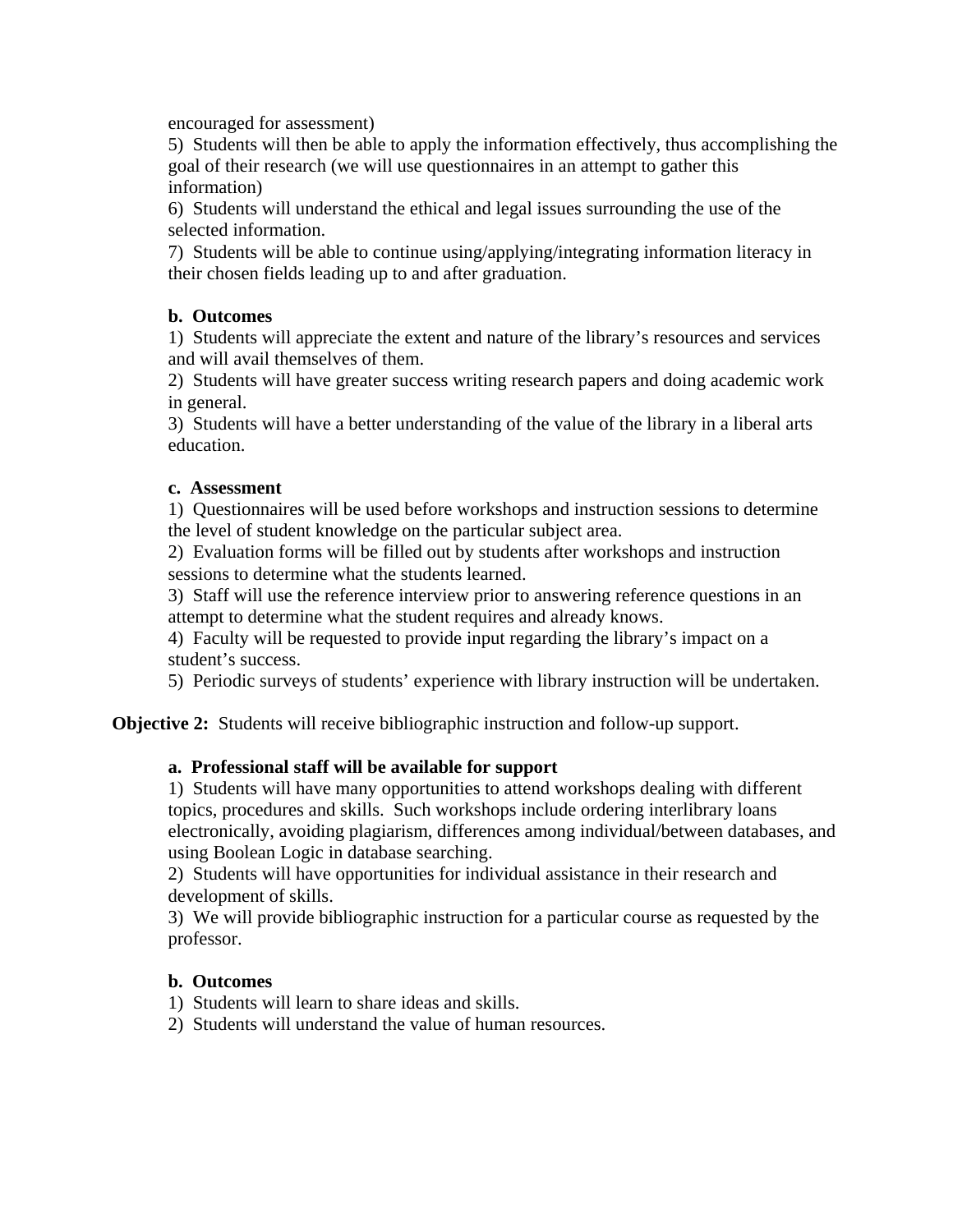#### **c. Assessment**

1) Questionnaires will be used before workshops and instruction sessions to determine the level of student knowledge on the particular subject area.

2) Evaluation forms will be filled out by students after workshops and instruction sessions to determine what the students learned.

3) Staff will use the reference interview prior to answering reference questions in an attempt to determine what the student requires and already knows.

4) Faculty will be requested to provide input regarding the library's impact on a student's success.

5) Periodic surveys of students' experience with library instruction will be undertaken.

6) Small focus groups and individual interviews/appointments will be used to assess the progress of the instruction and workshops.

#### **B. Use of Assessment Data:**

- 1. Refine the questionnaires and evaluation forms.
- 2. Promote the reference interview and its benefits.
- 3. Give evidence to faculty of the importance of their input.
- 4. Obtain ideas from students as to what topics interest them.
- 5. Confirm need for follow-up support.
- 6. Share methods and ideas with peer institutions.

#### **Priorities:**

added to our instruction are the two main priorities for the coming academic year (2008-2009). The implementation of the library information literacy program and the assessment component

## **SECTION B: SERVICES**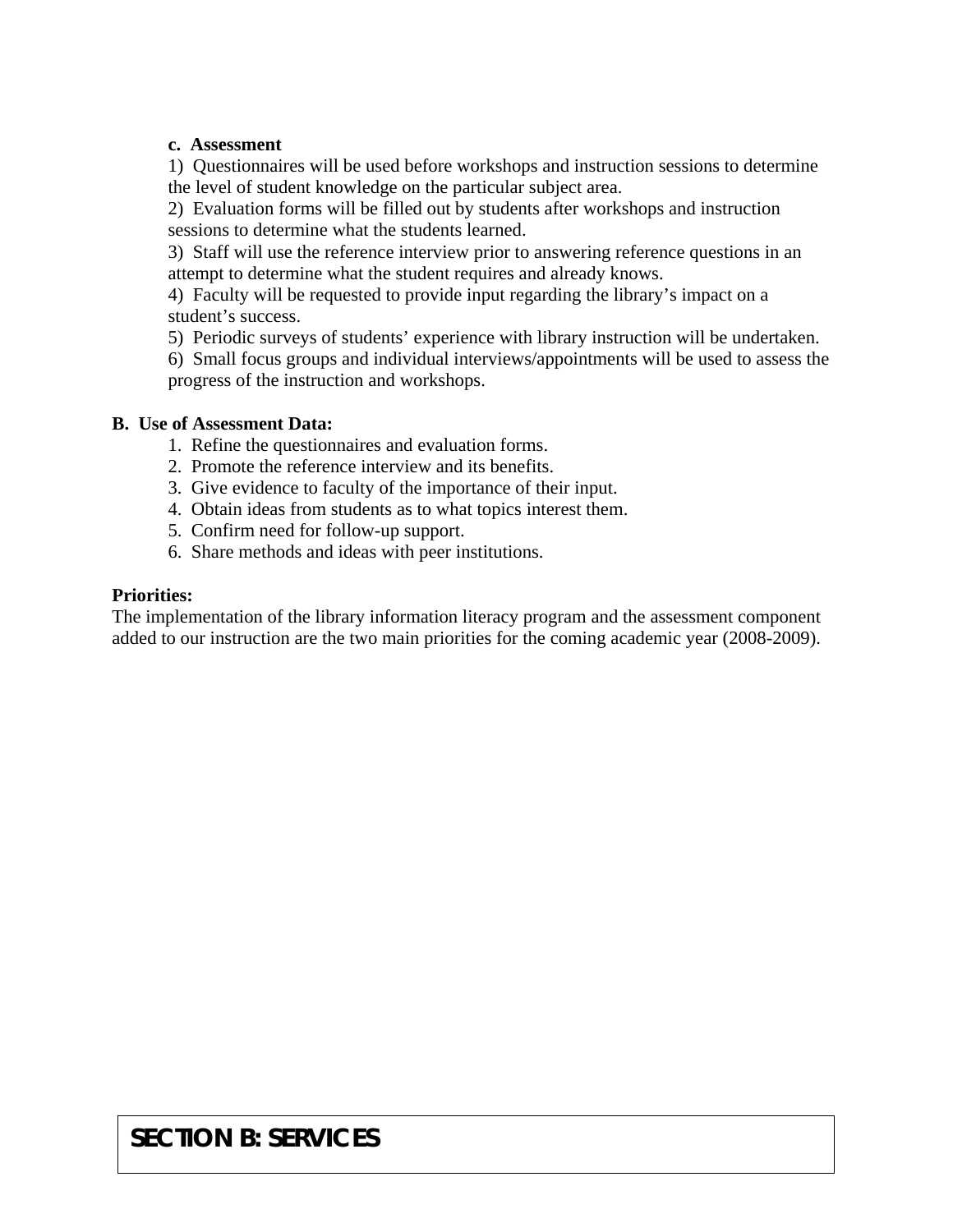GOAL II: Patrons will experience improved services.

## A. Objectives

**Objective 1:** Patrons will benefit from updated and maintained technology in the library.

## collaboratively to ensure that the technology needs of the library patrons are met.  **a. Library staff and members of the technology department will work**

1) Patrons will have access to software which is ADA compliant.

 2) Patrons will find library web pages that are easier to navigate and provide the paper forms found in the library (Archives, ILL, etc.).

3) Patrons will have a "Research by Subject" link to the library databases.

 4) Patrons will benefit from improved indexing in the online catalog due to an upgrade of Authority Control.

5) Patrons will benefit from collaboration between the technology department and the library on open source initiatives for instruction.

6) Patrons will be able to take advantage of a Reference/Help Desk located in the library for research and technical purposes which will be manned by both technologists and librarians.

7) Patrons will benefit from the library's future disaster and preservation plans.

8) Patrons will be provided with digitized materials.

9) Patrons will find better control of the printing done in the library.

10) Patrons will be able to use special software such as GIS and Atrix.

11) Patrons will benefit from more machines in the computer lab, particularly for bibliographic instruction purposes.

12) Patrons will find a library presence on The Globe.

13) Patrons will experience streamlined ways of searching after our library online catalog redesign.

14) Patrons will be able to access more reserves from outside the library building when electronic reserves (e-reserves) moves out of the pilot phase.

15) Patrons will have improved wireless access while in the library.

16) Patrons will find updated machines in the stacks with which to search the library online catalog.

## **b. Outcomes**

 1) Patrons with technological or research questions will receive more immediate and better service.

2) More patrons with special needs will use the library resources.

3) The number and use of machines housing special software will increase.

4) Patrons will be more comfortable and efficient when searching the databases and library online catalog, and when finding information on the library web pages and The Globe.

5) Patrons will have improved access to our Archives, special collections and rare books.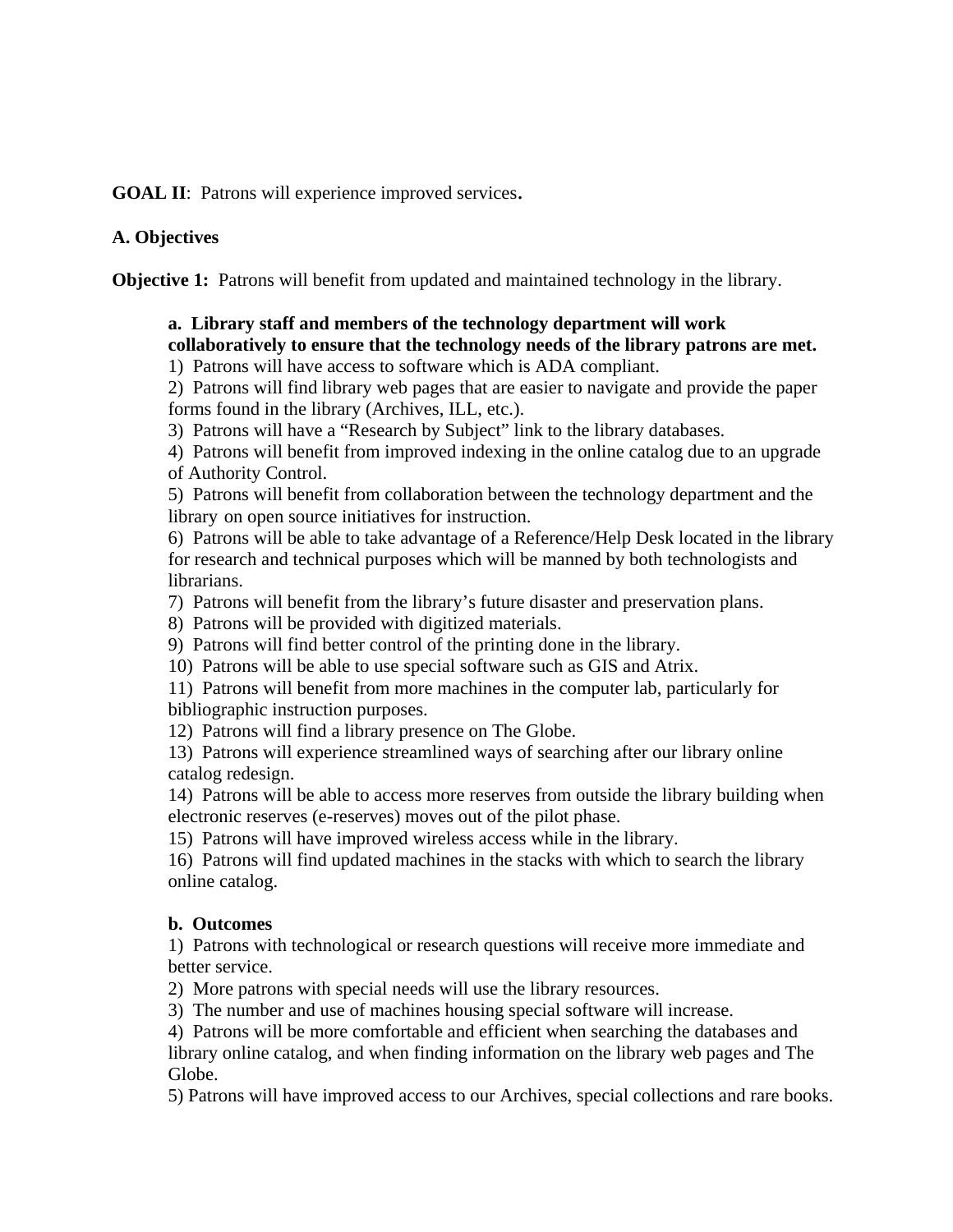6) There will be less paper wasted and more convenience for the patron.

7) More patrons will be able to access the internet with their personal or library laptops, thus making use of more study spaces.

#### **c. Assessment**

1) The software for the Help Desk provides a tracking method for assessment.

2) Observational method and statistics gathering will provide numbers for resource usage.

- 3) Database statistics usage will confirm increase in usage.
	- 4) Inquiries into our digitized collections will provide statistics.
- 5) Statistical records will continue to be maintained for Archives usage.

#### **Priorities:**

 The im plementation of the Help Desk, digitizing the student theses, a presence on The Globe and reviewing database usage statistics are priorities.

#### **Accom plishments:**

- 1. Patrons have access to wireless connectivity throughout the library. Switches were
- purchased using Hagedorn Foundation funds but more switches will be needed soon.
- 2. Patrons now have remote access to our electronic databases.

3. Patrons should experience a faster and better indexed library online catalog due to the upgrade of our library server.

- 4. Patrons are able to check out laptops for use in the library.
- 5. Patrons now have access to a pilot electronic reserves (e-reserves) program.

#### **Objective 2: Patrons will benefit from staff and student worker training and professional development.**

#### a. Continuous cross training of students and staff

1) Patrons will benefit from the new collaboration between the Director of Security and the library staff in developing fire and safety policies and procedures.

2) Patrons will continue to receive better service due to the improved training program for library student workers

- 3) Patrons will receive better service due to our new pilot student supervisor program.
	- 4) Patrons will continue to benefit from the cross-training of the library staff.
	- 5) Patrons will benefit from the professional development of the library staff.

6) New methods for scheduling student and staff hours will be developed in order to move from paper to online calendars.

7) New methods for communicating with student workers will be explored (we hope to eliminate the paper on a clipboard method and/or the student listserv).

#### **b. Outcomes**

- 1) Services will improve and patron satisfaction will go up.
- 2) Students will learn to be responsible and gain work experience.
	- 3) Students will develop the skill of supervising peers.
	- 4) Patrons will be more comfortable and secure in using the library.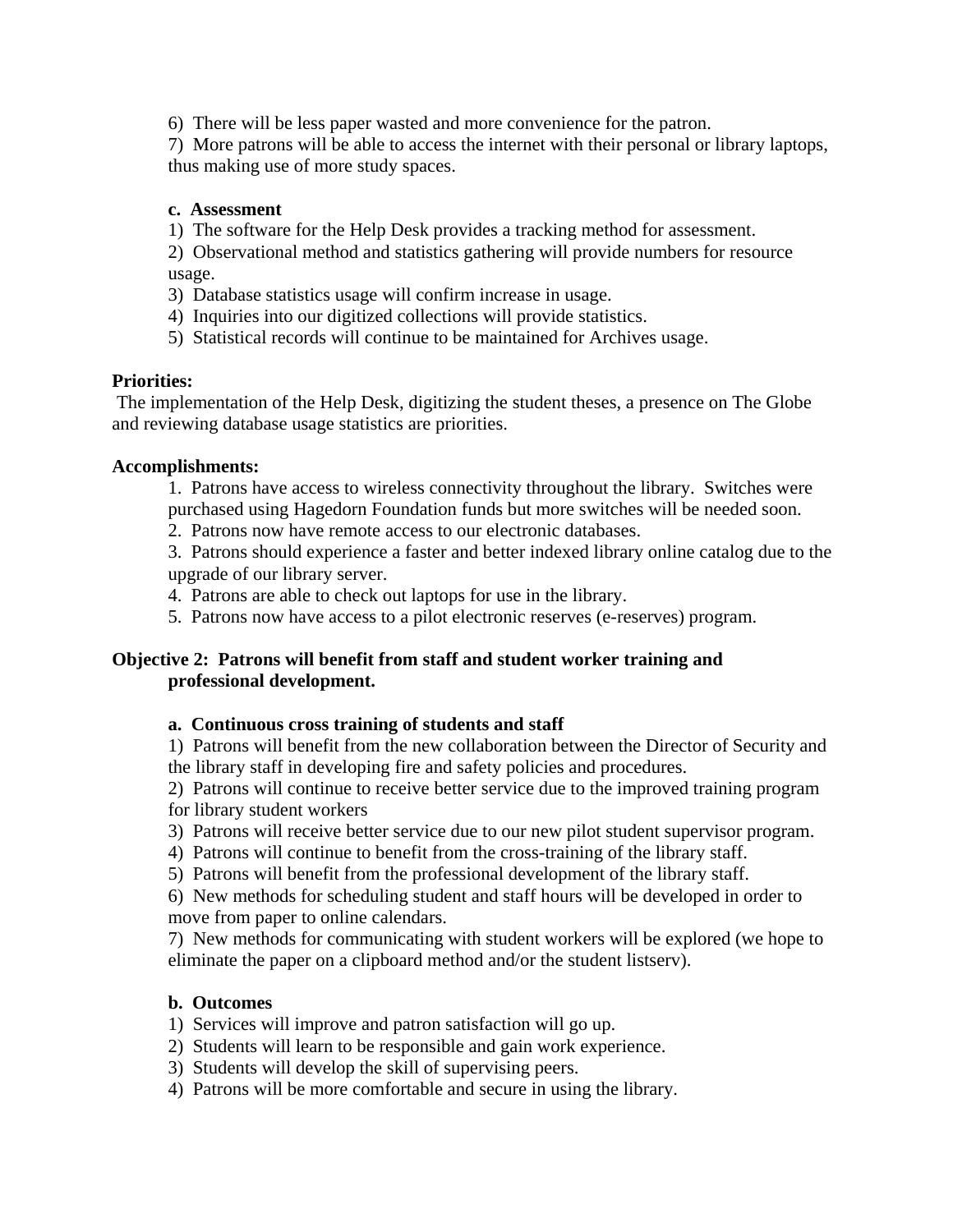5) New ideas and implementation plans will be developed and examined by the library staff.

6) Information will be conveyed internally more effectively and efficiently. The resolution for reoccurring issues will be streamlined.

## **c. Assessment**

- 1) Surveys and questionnaires will be used to measure satisfaction with services.
- 2) Staff will be more flexible in providing continued services.
- 3) Evaluations forms will be used to evaluate workers.

professional development. 4) Library staff will be compared to library staff of peer institutions in regard to

## **Priorities:**

library staff. Continue the training of student workers, and cross-training of and professional development for

## **Accomplishments:**

1. Though the student worker training program, the student supervisor program and the

cross-training of staff have been implemented, they have not yet been completed.

2. Patrons are benefitting from the new reserve policies and procedures.

3. Reference hours have been increased to accommodate patrons while we continue to accept appointments, drop-ins, emails, or phone calls.

## Objective 3: Patrons will experience an atmosphere of community outreach in the library.

## **a.** New staff members and strategies for outreach to all members of the campus  **community and the community at large**

1) Patrons will find an opportunity to share resources with the local high and middle schools. The college and high school librarians are collaborating to exchange library services.

2) Patrons will have digital access to some selected archival materials due to a regional digitization program which is to begin sometime in 2008-2009.

- 3) Patrons will benefit from an increased promotion of library services.
- 4) Discussions focusing on collaboration and strategic planning will take place.

5) Patrons with challenges will receive library support due to collaboration with the Office of the Associate Dean of Academic Advising and the Coordinator of Learning Support Services.

## **b.** Outcomes

1) There will be more collaboration between local schools and the College library.

2) Communication about strategies and planning will be shared.

3) Increase use of the learning support services.

#### **c. Assessment**

1) Surveys and questionnaires will be used to evaluate the share resources program between schools and the library.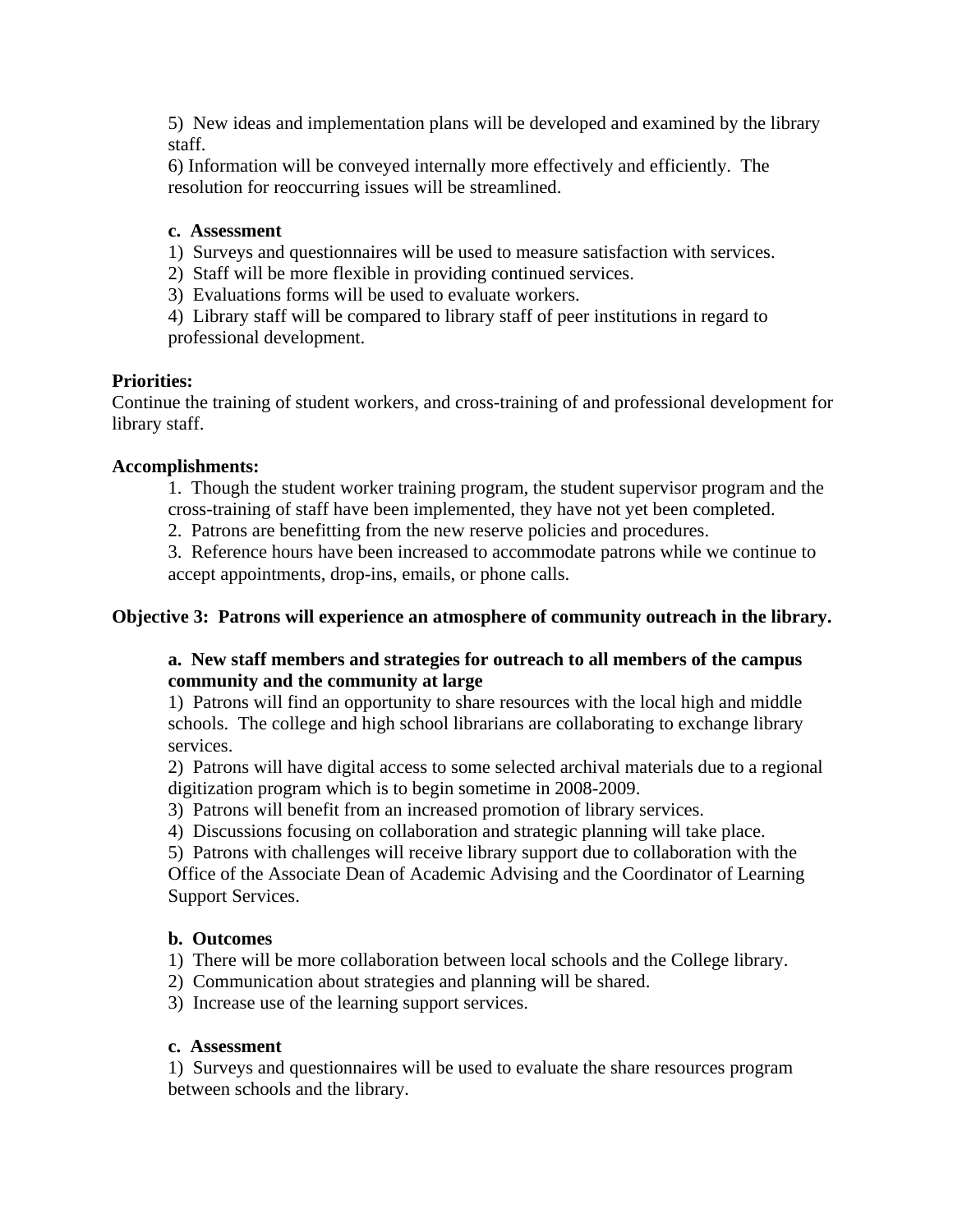2) Reports and evaluations of collaborations, communication and strategic plans.

## **Priorities**:

Collaboration with Learning Support Services, and new programs and services offered for collaboration and outreach.

#### **Accomplishments:**

1. The student theses will be in electronic and print format allowing for greater sharing of materials.

2. Patrons have access to the Education Curriculum Center, the Writing Center and the Learning Commons which houses the offices of the Associate Dean of Academic Advising and the Coordinator of Learning Support Services.

3. Patrons can also partake of goods from the Commons Café.

4. Patrons will enjoy more exhibits and events in the Library.

#### **B. Use of Assessment Data**

- 1. The Help Desk software will indicate where/how we have to improve our services.
- 2. The usage statistics will indicate which software is in most demand.
	- 3. Database statistics will inform us as to what databases are required.

4. Inquiries into our collection will inform us as to what collections should be digitized and preserved first.

5. We will use the surveys and questionnaires to determine any needed changes in or additions to our services.

- 6. Comparison to peer institutions will help to indicate where we may want to focus.
- 7. Evaluation of workflow efficiency due to added flexibility will be made.

GOAL III. Patrons will find improved/relevant educational and information resources.

## A. Objectives

**Objective 1:** Patrons will benefit from a maintained and developed collection (electronic, audiovi sual and print) that supports the current curriculum.

#### a. Implementation of a rigorous evaluation of our current collection

done by the library staff. This will result in an updated reference collection. 1) Patrons will benefit from a comparison study of our reference collection to others

2) Patrons will benefit from the library's new deselecting and collections development policies.

3) Patrons will benefit from our new inventory process.

4) Patrons will benefit from an increase in subscriptions to electronic journals from print journals done only when deemed appropriate.

5) Patrons will benefit from revised procedures for ordering and responding to requests for materials.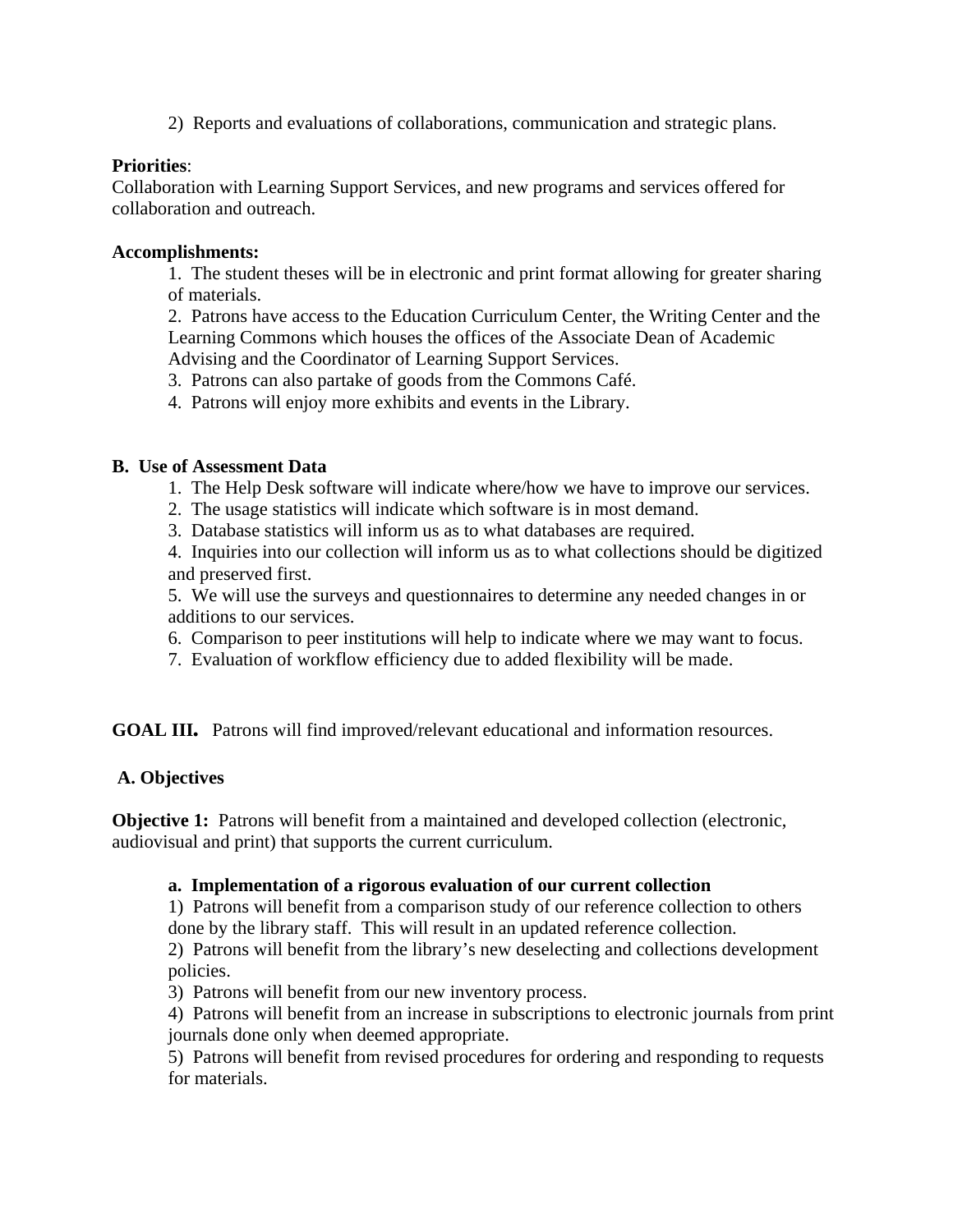## **b. Outcomes**

1) There will be a more up-to-date, relevant and diverse reference collection.

2) The inventory will provide statistics with which to evaluate our collection

3) There will be better access to our "subscribed to" journals with means to track usage.

journal usage. 4) An increase in subscriptions to electronic journals will provide better tracking of

5) There will be policy and procedures in place to support acquisition decisions for materials in all formats.

6) Patrons will see maintained stacks and realize that we have relevant materials.

## **c. Assessment**

1) The criteria for deselecting and selecting will be used to justify purchases from the budget (in any format) and increases to the budget.

2) Regular inventory will provide statistics to evaluate loss in our collection

3) Subscriptions to electronic journals will provide more accurate tracking of journal . usage

 4) Data received from policy and procedures will be used to evaluate acquisitions decisions.

## **Priorities:**

Improve our collection by deselecting (based on certain criteria and input from the faculty) and a vigorous and well thought out program of selection grounded in our curriculum and the needs of faculty.

## **Accomplishments:**

1. Patrons are benefiting from the purchased required readings for courses.

2. We have the Bowker Reference tool for comparing reference materials for selection.

3. Patrons will benefit from our rare book collection being moved to a secure and more appropriate room.

 **. Members of the library staff met with Ann Rollo and later with Diane 4 Hutchinson to receive information on gifts and restricted funds.** 

**following the database information was compiled in one document thus improving access to administrative information (such as statistics).** 

Objective 2: Patrons can look forward to improved resources and services which are being planned for the future.

## **a. Implementation of strategic plans for the future of the library**

students and the campus community will also benefit from a reorganization of the 1) We will have a new collection development policy for the Archives. Faculty, Archives.

2) We are interested in creating an Advisory Board comprised of faculty,

librarians and students (it is recommended that this Board deal not only with collection development but with all library services).

3) We are discussing different options to increase our budget so patrons will benefit from added books, electronic journals, print journals and databases.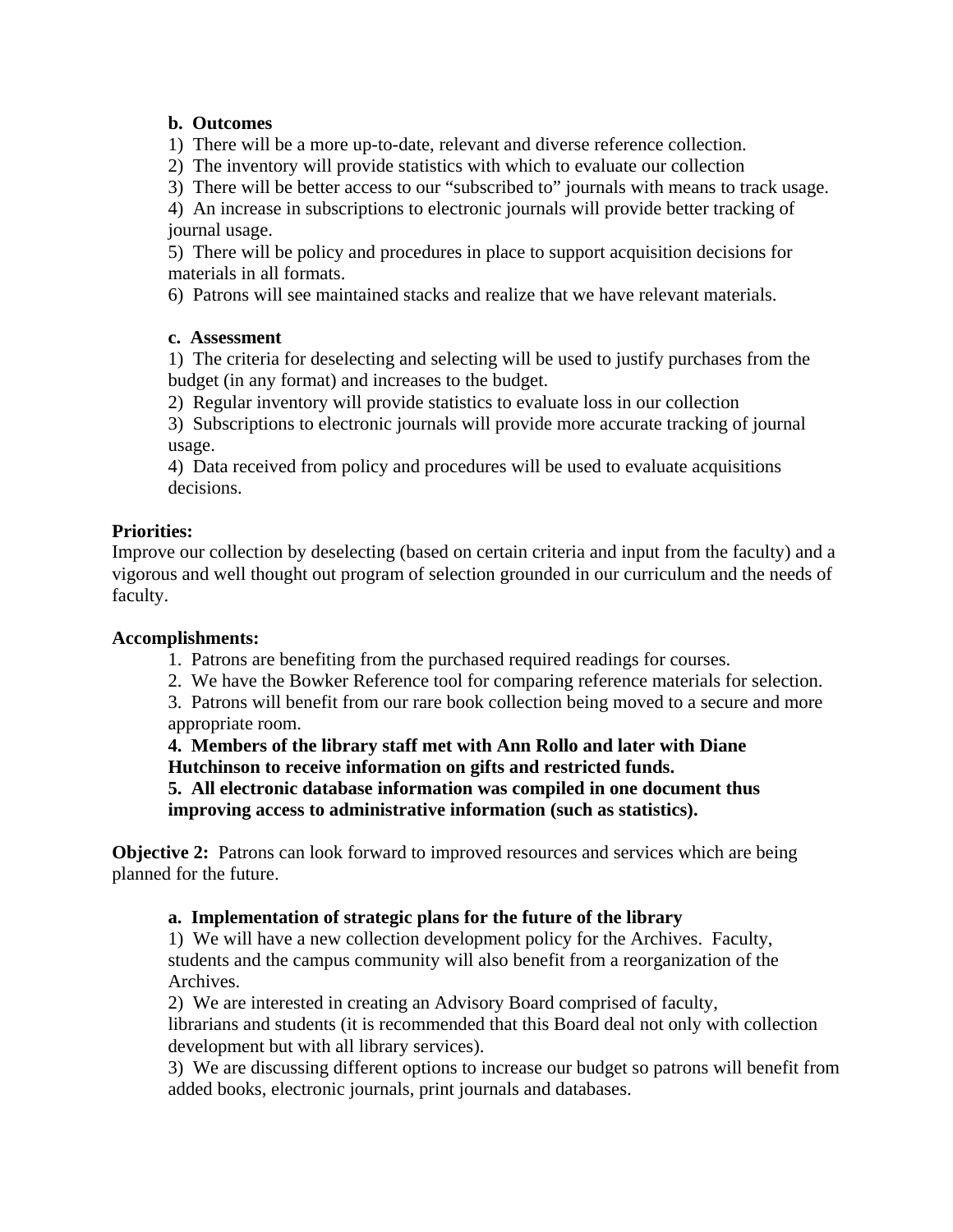4) Patrons will benefit from a proposed subject liaison library program.

5) Students will be able to participate in a proposed library mentoring program for students interested in pursuing graduate study in library science.

6) Students will be able to take a proposed for-credit library course which will cover information literacy for the first year student.

## **b. Outcomes**

1) All materials in the Archives will be evaluated for their relevancy, cataloged and the method of statistics gathering will be streamlined.

2) Input regarding library collection and services will be received from all areas of the academic community.

3) Evaluation and comparison of our budget to other institutions of comparable size will inform our decision making process when purchasing materials.

4) Library staff will alert faculty of new purchases and resources of use to them and their students.

librarians and experience the total library environment. 5) Students interested in library school will have an opportunity to spend time with

) Opportunity to design a for-credit library course with information literacy standards 6 being part of the design can provide more exact assessment tools for measuring learning outcomes.

#### **c. Assessment**

1) Inventory, content management and statistics for usage will show the value of the Archives.

2) The Advisory Board (comprised of the campus community) will be in a position to evaluate the library collection and its services.

3) Comparison of different library budgets allows for a more comprehensive view of what can be done and how.

4) An individualized subject liaison program will be measured by surveys, evaluation or questionnaire(s) on satisfaction and results.

5) Participation in the mentoring program can be measured by evaluations and questionnaires and in the long term, by increased participation.

## **Priorities:**

Reorganization of the Archives and the creation of an Archives collection development policy.

#### **Accomplishments:**

1. We invited Barbara Berger-Eden of Cornell University to assess the Archives and Rare Book Room. As a result we purchased data loggers for the Archives and the Rare Book Room and actually moved the rare books to a better environment.

#### **B. Use of Assessment Data:**

1. The criteria for deselecting and selecting will be used to justify and support purchases with attention to the budget restrictions.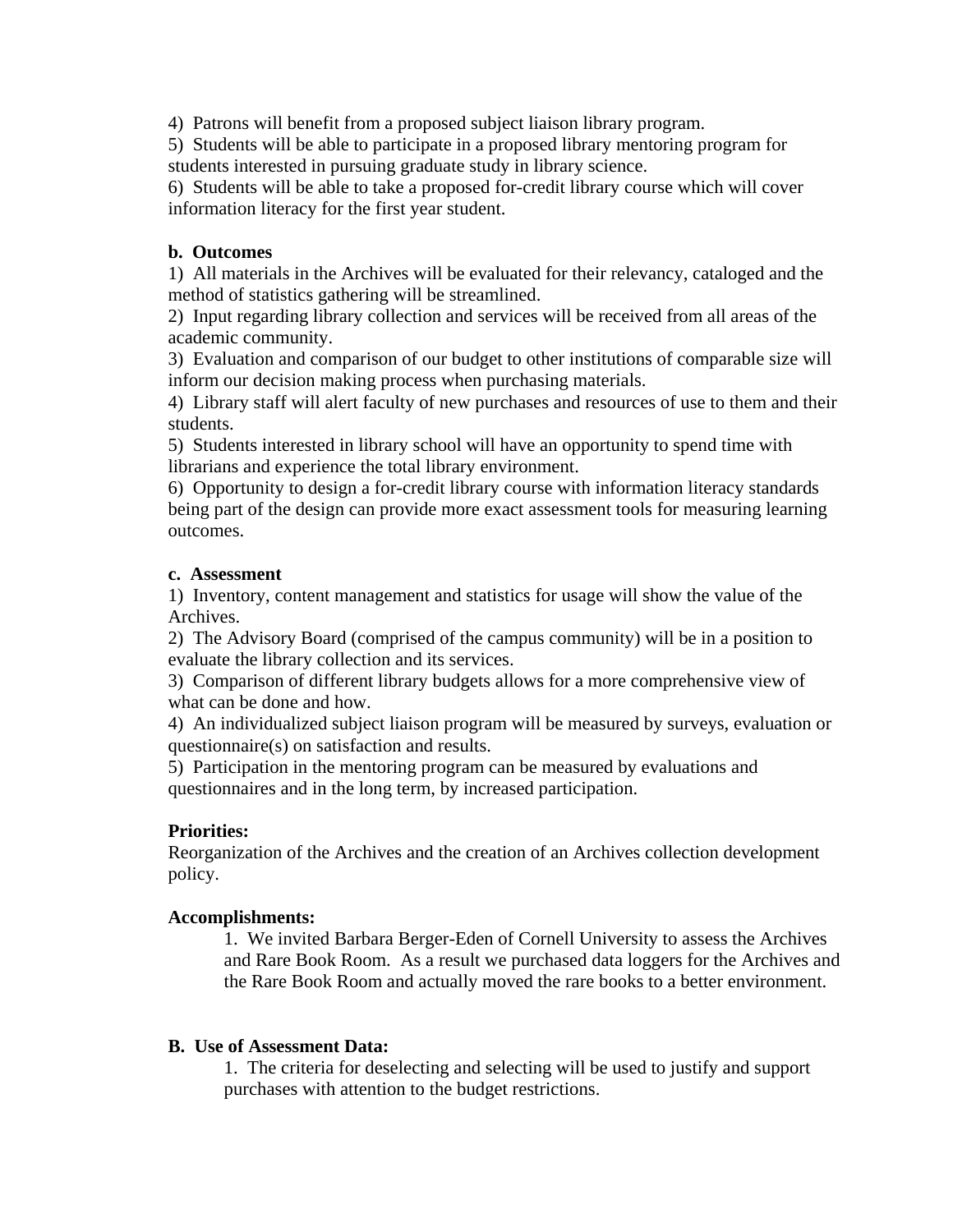2. The purchased hand held scanner for inventory will provide statistics to evaluate loss in our collection.

3. An increase in subscriptions to electronic journals will provide better tracking of journal usage.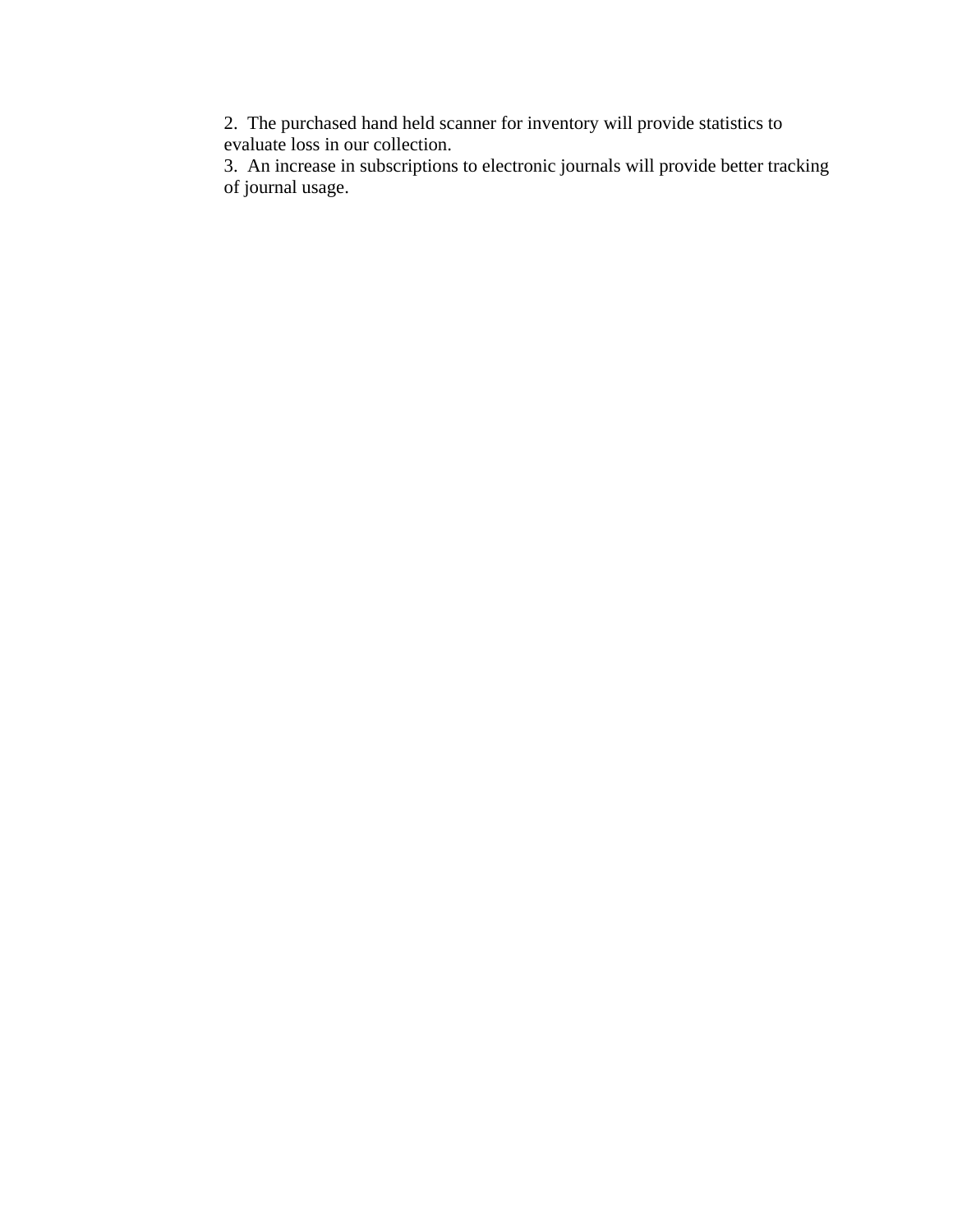# **SECTION C: FACILITY**

**GOAL IV**. Patrons will experience an improved physical facility which provides increased access to support services and comfortable study areas for collaborative and individual research.

## **A. Objectives**

## **Objective 1: Patrons will experience an improved and ADA-compliant facility.**

## **a. Patrons will have a facility that is comfortable and conducive to learning**

1) Education Curriculum Center (ECC) lighting will be provided.

2) All community members will benefit from improved signage.

3) There will be ADA compliance throughout the library, for example bathrooms, doors, etc.

4) Remote storage will be investigated.

5) The ventilation system is due for a cleaning.

6) Patrons and collections will benefit from a climate controlled facility (for the library

in general, but particularly for the Archives and Rare Book Room.

7) Improved lighting throughout the facility is needed.

8) We will provide access to drinking water other than in the restrooms.

9) Work stations, hardware and software will be needed eventually for the Learning Commons.

## **b. Outcomes**

1) Being able to use the ECC area in late afternoon or evenings and read the spine labels can be measured.

2) Patrons will be able to navigate throughout the library building without getting lost or needing to ask for assistance.

3) Library materials will not deteriorate prematurely because of direct light, humidity and fluctuations in temperature.

4) Additional lighting on the third floor will allow for increased use of the collection and study spaces and an increased sense of security.

5) The number of items being stored (and in the way) in the mechanical room will decrease.

6) Circulation vents throughout the library will not be clogged with particle pollution leading to less potential for mold growth.

7) The Learning Commons can develop into a space housing technology.

## **c. Assessment**

1) Questionnaires and surveys of patrons using the facility will be used to determine what is important to address.

2) Observation of usage by patrons will show "model" areas in the library.

3) Data logger information downloaded to software will help to track fluctuations in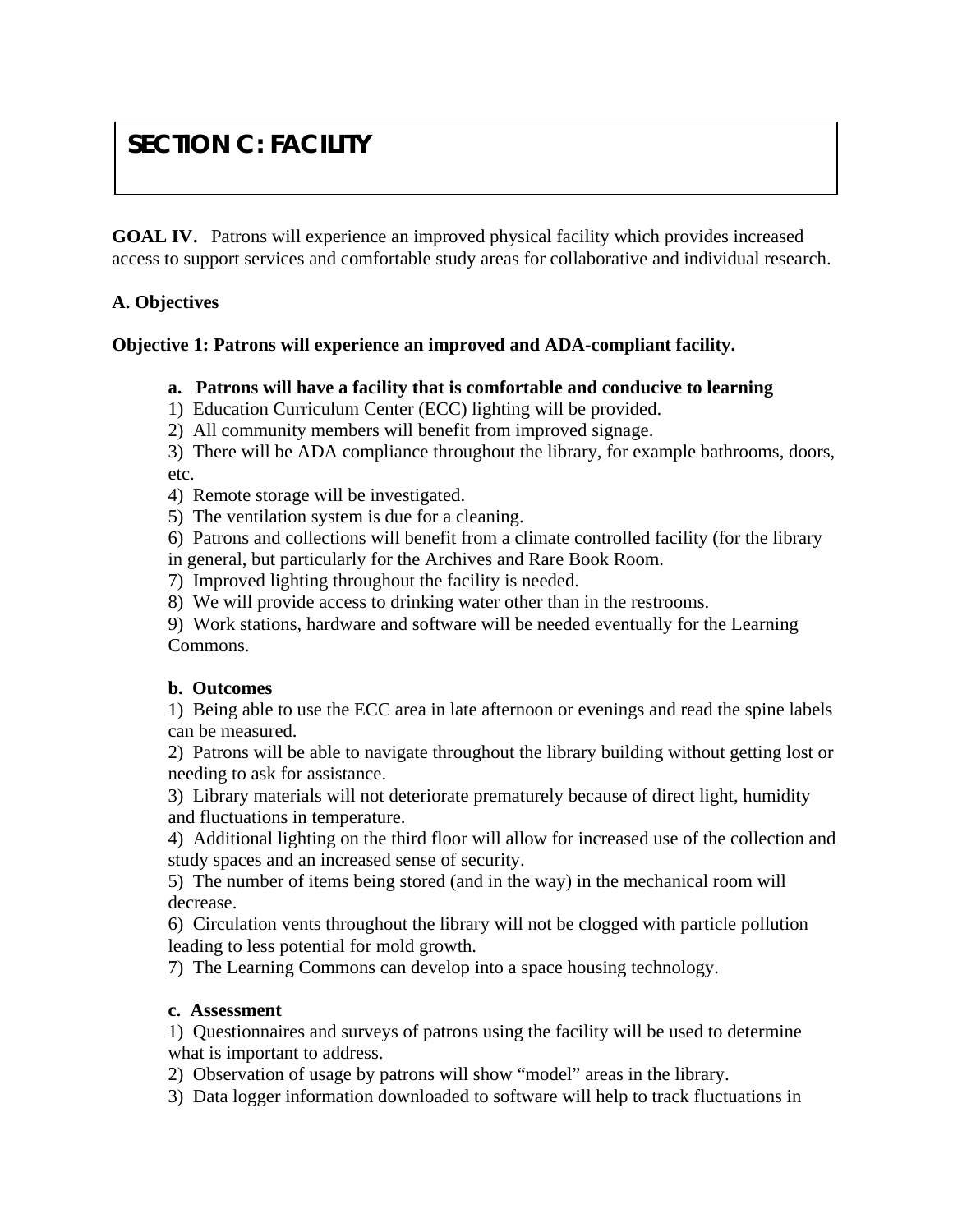temperature, relative humidity, and light over time and in different areas of the building.

## **Priorities:**

Find a way to light the Education Curriculum Center. Determine locations for the data loggers and install them.

#### **Accomplishments:**

 1. Patrons have access to the Learning Commons which provides space for collaborative study, houses the Writing and Peer-tutoring Centers and the offices of the Associate Dean of Academic Advising and the Coordinator of Learning Support Services.

2. Patrons have access to wireless connectivity throughout the library

3. Patrons now have easy access to printing from the Printer Room in the library.

4. The ADA-compliant workstation is now located in an area of the Learning Commons.

5. The Education Curriculum Center is now located on the first level of the library.

Lighting remains an issue however. Tom Gunderson is aware of this.

 6. Quiet study areas have been designated and there is an increase in the number of study carrels available.

7. We added building signage but they are not sufficient.

**Objective 2.** The library will have more security for patrons and materials.

## **a. Patrons will benefit from a more secure facility**

 1). Patrons will benefit from our improved fire safety and exit plans proposed by the library staff and the Director of Safety.

 2) The Wells community will benefit from improved outside security lights and blue phones.

3) Security alarms on exit doors will provide security for patrons and library materials.

 4) There will be less loss for materials being taken from the building if we implemented a security system.

#### **b. Outcomes**

1) There will be fewer materials taken out of the building without being charged out. (Statistics from our library system should be able to address the "missing" status for books).

 2) Patrons and student workers will have better instructions on how, when and why to leave the building in an emergency.

#### **c. Assessment**

1) Fire drills will be evaluated by others and verbal feedback provided.

 2) Statistics from the library system will help to show loss due to lack of a security system.

3) Security lights and door alarms will show an improvement in security.

## **Priorities:**

Have regular fire drills.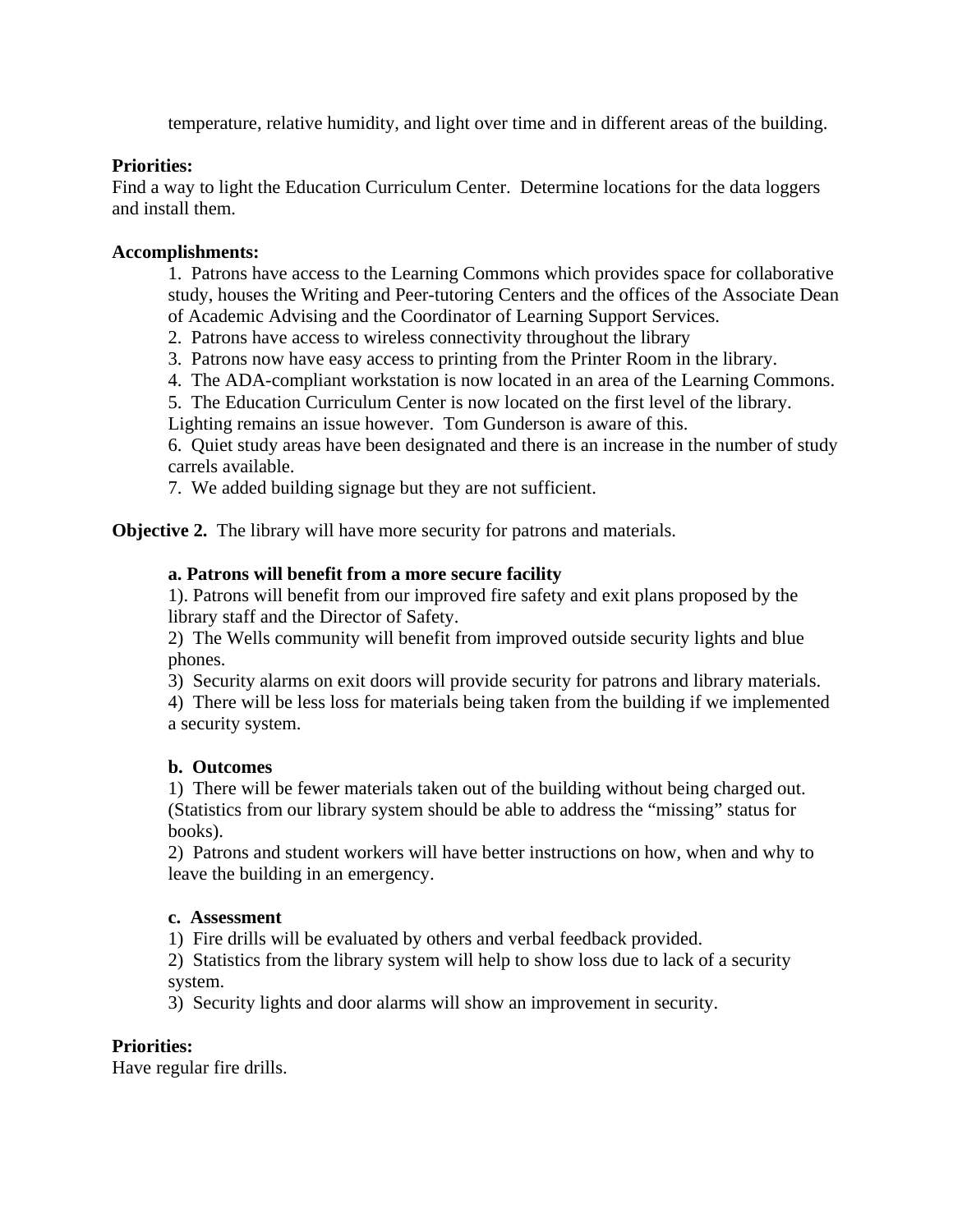#### **Accomplishments:**

 1. The library staff had a meeting with the Director of Security. Among other things, we requested fire drills.

## **B. Use of Assessment Data**

 1. Statistics, evaluations, observations and surveys will all be used to improve the facility.

NB: The assessment of the library facility can be fully done only insofar as it pertains to the services provided, the access to, preservation of, and maintenance of the collections, the safety of the patrons and the staff, and the notification of problems that need to be addressed by other departments, such as Vice President and Treasurer or Buildings and Grounds. The library does not have a facilities' budget to deal with facility maintenance.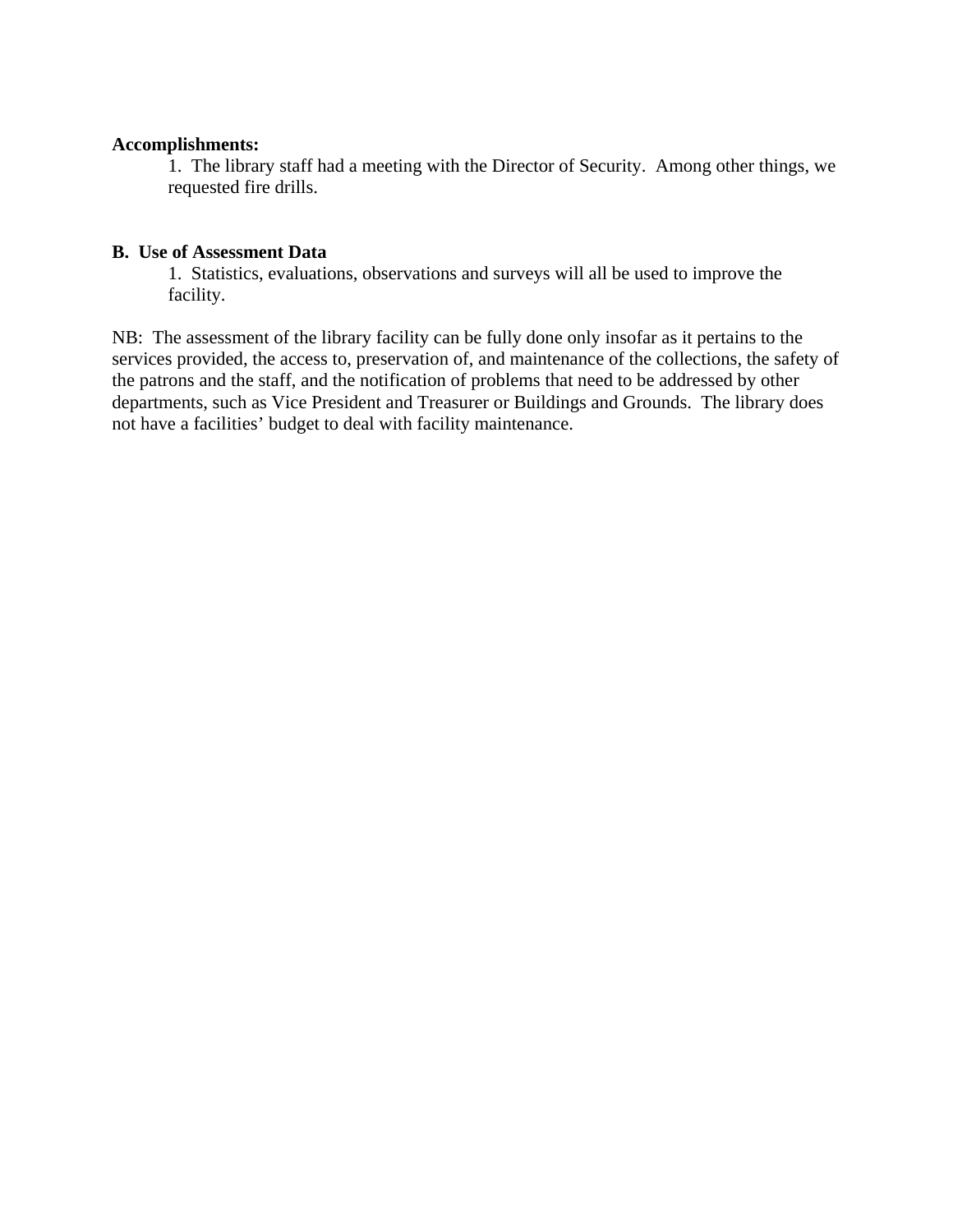## **Some Means of Assessing Outcomes**

The Louis Jefferson Long Library is a member of the American Library Association (ALA) and Academic College and Research Libraries (ACRL). These professional associations are recognized for their invaluable service to academic libraries. Long Library follows the ACRL standards for information literacy as these standards are applicable to the mission of Wells College and Long Library in regard to student learning outcomes. We also participate in The National Center for Education Statistics (NCES) Academic Libraries Survey. This is a survey which is a nation-wide library statistics program. Collections, expenditures, services, and staffing are some of the topics covered by the survey. We realize that acquiring resources and providing access to the resources may be sufficient but information literacy is necessary. We are not looking, therefore, to gather only output data but are looking at the Academic Libraries Survey, the ACRL standards and survey for their sections on information literacy and their guidelines for measuring student learning outcomes.

We are also applying for a grant for the LibQual Survey.

"LibQUAL+(TM) is a suite of services that libraries use to solicit, track, understand, and act upon users' opinions of service quality. These services are offered to the library community by the Association of Research Libraries (ARL). The program's centerpiece is a rigorously tested Web-based survey bundled with training that helps libraries assess and improve library services, change organizational culture, and market the library. The goals of LibQUAL+(TM) are to:

- Foster a culture of excellence in providing library service
- Help libraries better understand user perceptions of library service quality
- Collect and interpret library user feedback systematically over time
- Provide libraries with comparable assessment information from peer institutions
- Identify best practices in library service
- Enhance library staff members' analytical skills for interpreting and acting on data".

Taken from http://www.libqual.org/

As an IT and Library unit, we also are considering the Bryn Mawr Survey to assess LIS.

"The MISO Bryn Mawr Survey is a Web-based quantitative survey designed to measure the use and effectiveness for students, faculty, and staff of the services and resources of merged library and computing units."

Taken from http://connect.educause.edu/Library/Abstract/MeasuringtheSoupTheMISOBr/42272

Additional assessment tools are the standard tools such as questionnaires, satisfaction surveys, observation, usability studies, focus groups, individual reference interviews, and narrative inquiry with analysis of faculty-librarian collaboration. The librarians do not grade per se. The following is an example of how we are using some of the above tools.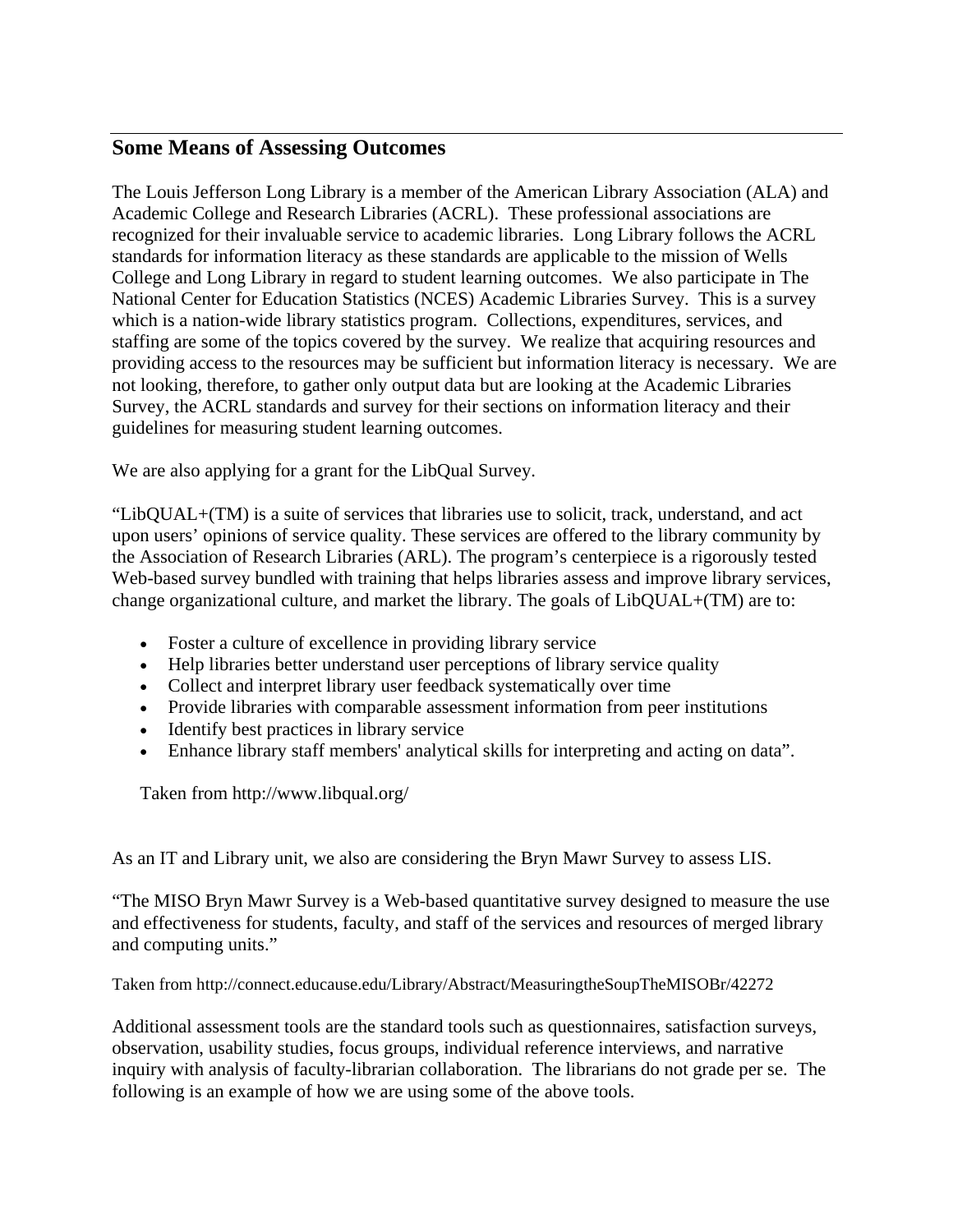#### **Observation**

1. After bibliographic instruction we observed that some students who attended the sessions still had many questions. We are addressing this by offering follow-up workshops, short in duration, focusing on specific topics and on individual databases. These workshops will be refined and repeated. Immediately prior to instruction or workshops, we will have patrons fill out a questionnaire which will determine the patron's level of knowledge about the subject and also have the patron fill out an evaluation after the instruction or workshop.

2. We will have our student workers participate in taking an actual count of patrons using the Learning Commons and the computer lab during certain periods.

#### Surveys

1. We intend to use SurveyMonkey for brief surveys regarding services and changes in policies, services, resources, etc.

## **Conclusion**

The library staff will do continuous assessment. January and July will allow for biannual assessment meetings. At that time we will evaluate our outcomes by applying the data collected from the tools of assessment. The results of the analyses will help us in management decision making, designing and managing projects, applying information literacy standards and reference interviewing, collection development and in-house development review.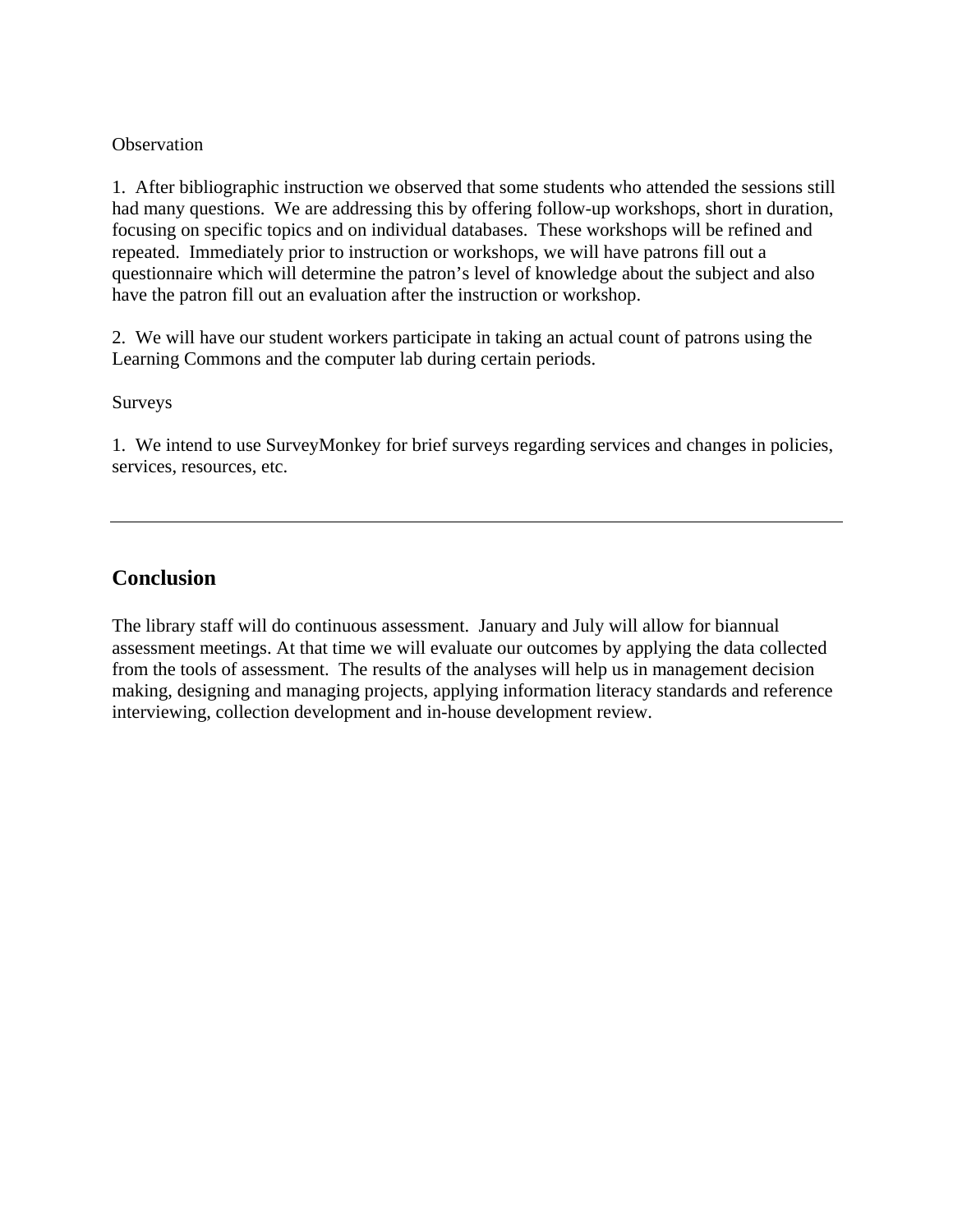## V. Summary of the data use by the library staff

This past year we did not use surveys. We did most of our assessment by observation, request by patrons, statistics, comparisons with peer institutions and reference interviews. We did use an outside source to evaluate the Archives and the Rare Book Room. Barbara Berger Eden, Director, Preservation and Collection Maintenance at Cornell University spent the day with us and evaluated the condition of our Archives and Rare Book Room. Following is her report.

Submitted: Muriel Godbout Library Director for LIS September, 2008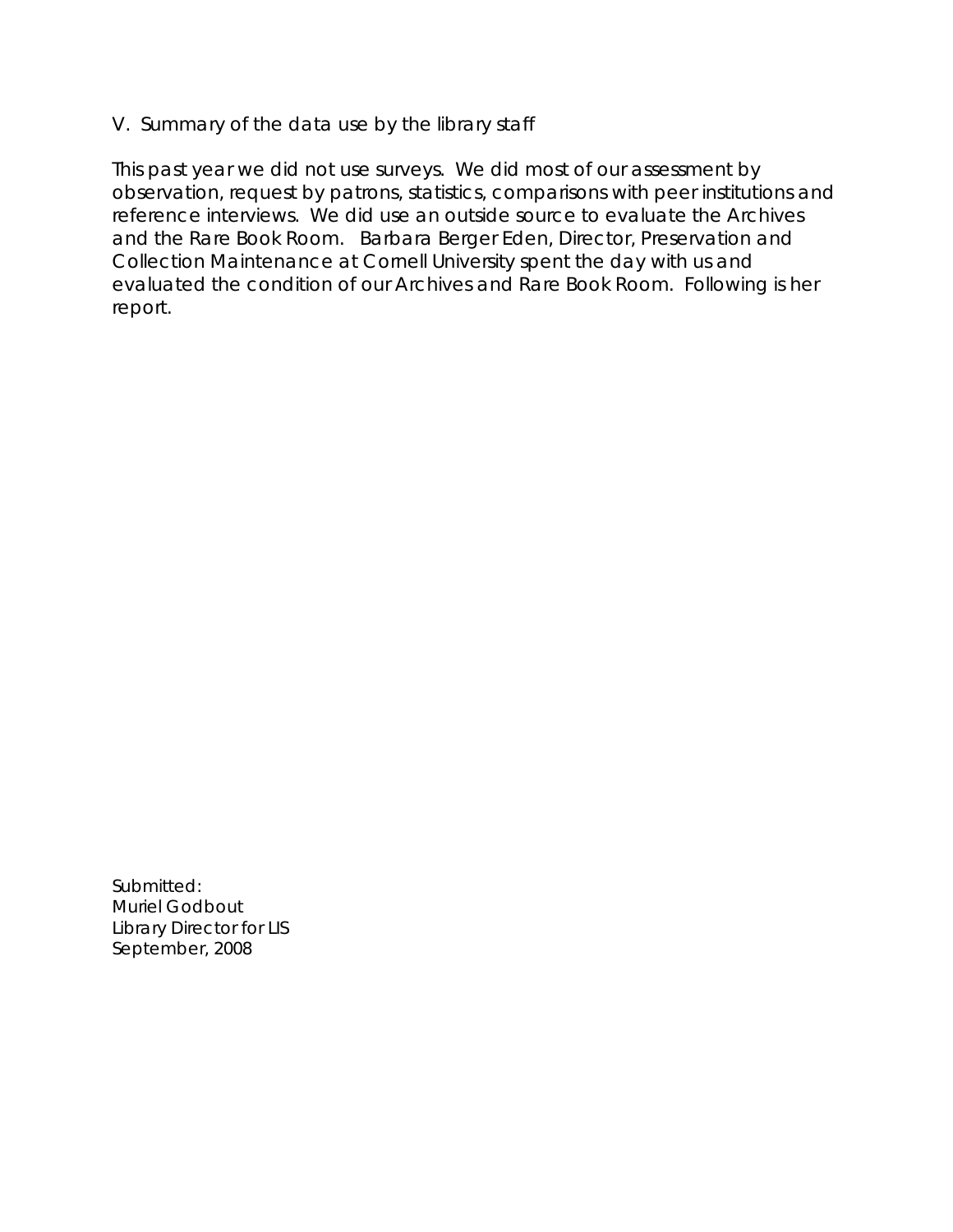## Report of a Site Visit to the Wells College Library **April 16, 2008 Barbara Berger Eden Director, Preservation and Collection Maintenance**

At the request of Muriel Godbout, Associate Library Director at Wells College Library. I made a site visit to the Louis Jefferson Long Library to provide a preservation assessment of the library and the collections housed there. This is a short report about my visit with my recommendations.

I spent time touring the library and meeting with Muriel Godbout, Julie Kabelac, Coordinator of Technical Services and Systems Management, and Helen Bergamo, Archivist.

In general, the preservation problems facing all libraries can be represented by four major concerns:

- The need to house and manage the collections responsibly so that damage  $\bullet$ from improper handling and deterioration from environmental hazards are minimized as much as possible.
- The need to safeguard new book and periodical purchases through the  $\bullet$ implementation of prudent and cost-effective commercial and internal binding and repair systems.
- The need to replace those portions of the collection that have paper too  $\bullet$ deteriorated for continued normal use.
- The need to preserve and restore those materials that must be maintained in  $\bullet$ their original format (normally pre-1850 imprints, archival materials, manuscripts, maps, work of art on paper, historic photographs).

#### Environment

It is extremely important that the Library maintain the collection in the best conditions possible. Although the ideal temperature and level of relative humidity may be unattainable, it is nevertheless a responsibility of the library staff to ensure that the system is operating at optimum levels. In general, reading and staff areas should not exceed 70 degrees F, with a relative humidity of 45 %. Stack areas should be maintained at a lower temperature if possible, with any closed vault area containing rare and unique materials kept at a temperature of 60-65 degrees F. with a relative humidity of 45%. The adverse effects of excessive/fluctuating temperature and humidity are well known. For example, there is clear scientific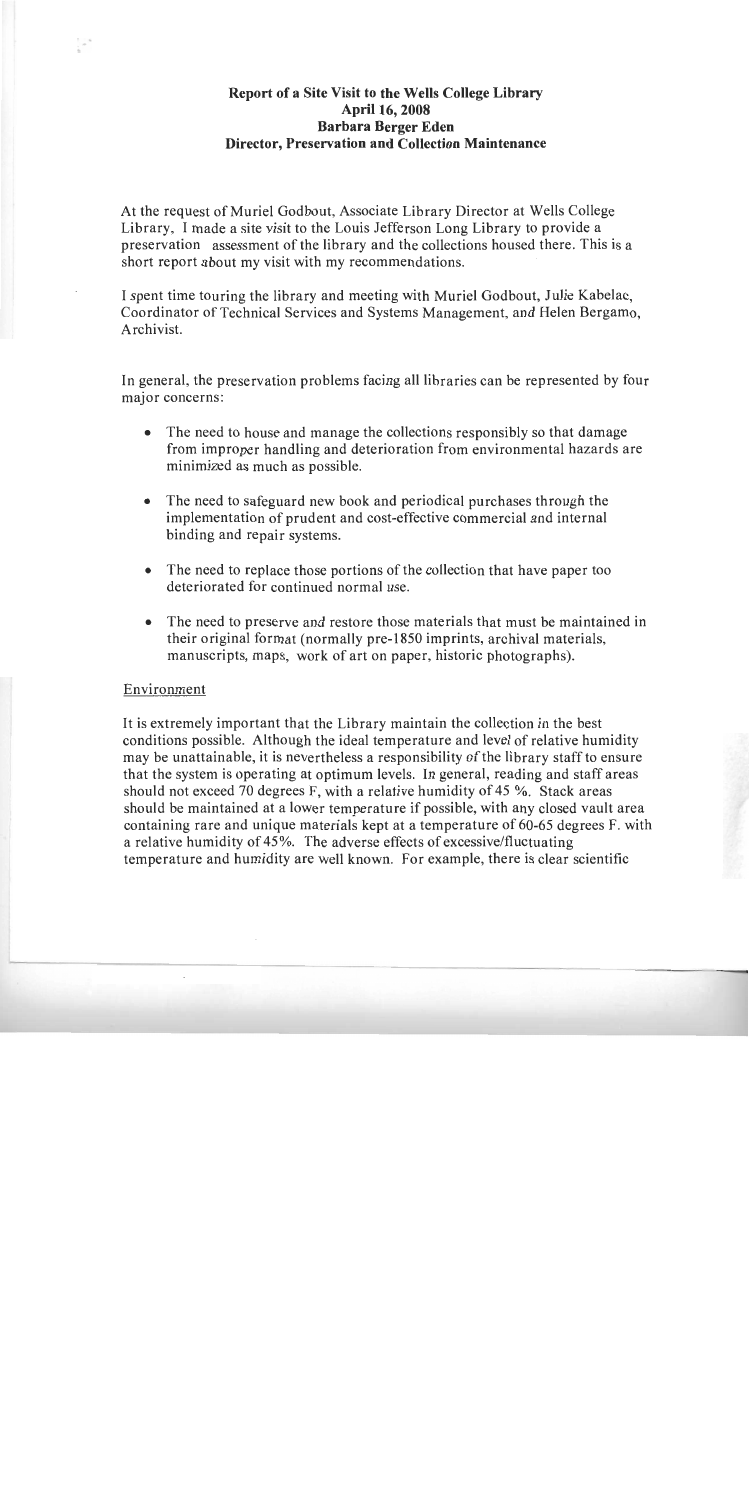evidence that the life of paper is doubled for each reduction in temperature of 10 degrees F, but for every increase in temperature of 15 degrees F over normal room temperature, the life of paper is reduced by a factor of five. High relative humidity is damaging as it acts as a catalyst on the dormant acids in paper and provides nutrient for mold growth. Good air circulation is crucial for library and archival collections, as low air movement, combined with damp conditions, is the chief cause of mold growth. The role of library staff is to act as advocate for the collections, and monitor conditions on a regular basis to provide plant and management personnel with evidence of a system's performance.

After a background informational meeting we toured the building with a focus on the Archives. The Archives are housed in four rooms that are well organized, which is quite an accomplishment considering the overcrowded and poor environmental conditions of these rooms. The collection is in desperate need of off-site storage since the archives are critically important to the college and their physical condition and potential for access will only suffer if the current storage situation continues. In addition the collections need to be valuated to determine what the Archives should collect. I provided the staff with a number of documents which are listed at the end of this report. The rooms that house the collections have no environmental controls (other than window shades) and access is limited.

#### Handling and Caring for the Collection

A sound collection management system is based on the Library's policies, procedures, and practices in handling and shelving books and other library materials. The collection is obviously at its most vulnerable when it is handled by staff and readers: through processing, during binding and security marking, during first-time shelving and housing, user browsing, photocopying, interlibrary loan, every circulation transaction (including reserve and reference use), reshelving, rebinding and repair. It is important to train and educate staff in the most appropriate techniques for handling and shelving.

At Wells, the stacks are over-crowded, and it is apparent that they have not been reviewed by library selectors for many years. There are many volumes that can either be withdrawn or moved to off-site storage. In addition the stacks have numerous volumes that are brittle. The library should establish a brittle books replacement policy, which can be easily implemented. Once an item circulates it could be replaced with a preservation photocopy on acid-free paper that is rebound. The brittle original copy is then withdrawn.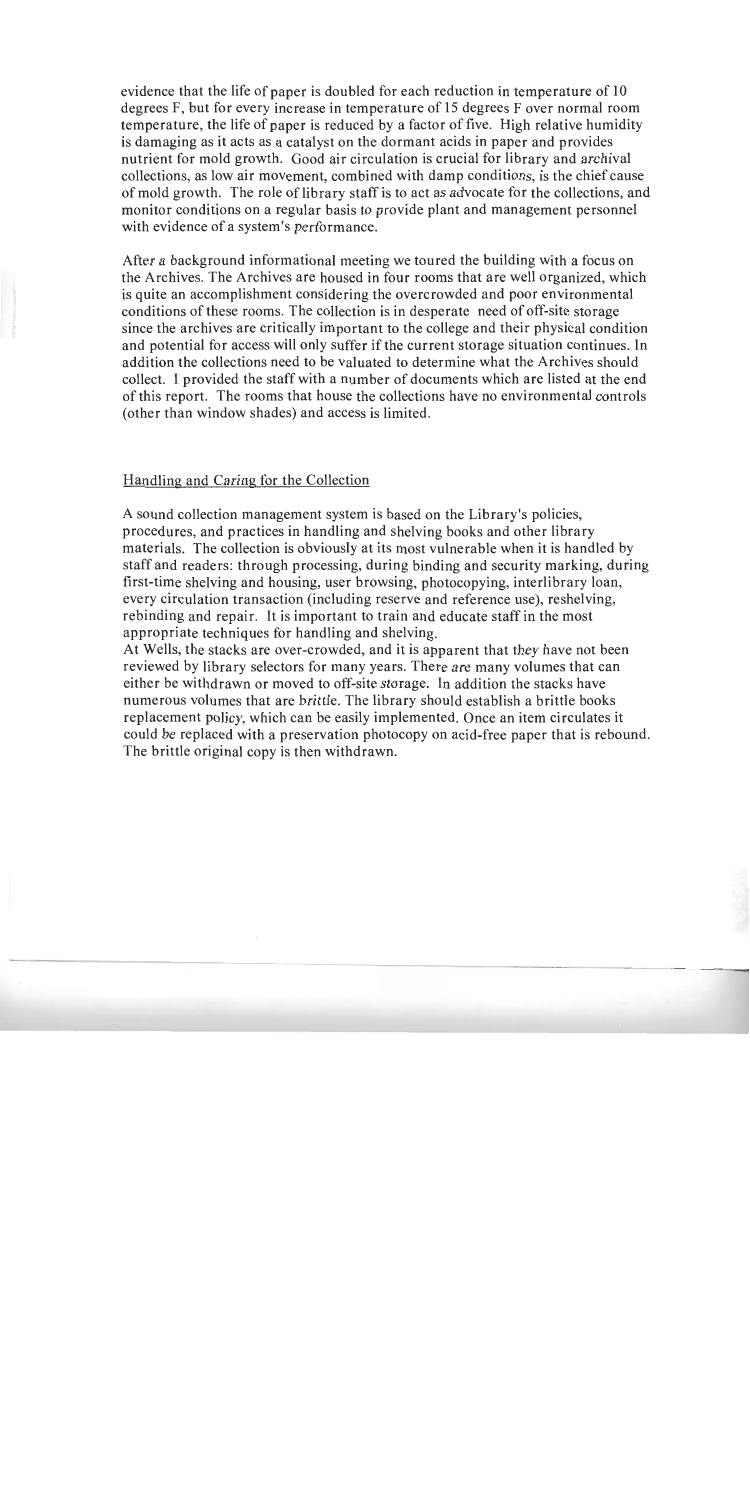#### **Conservation Treatment of Rare Materials**

Some materials in the library provide valuable information to researchers because of their actual format. Beyond the information carried in the text or illustration, these materials can convey information through the paper or parchment on which the book is printed or written, the binding structure and type of materials used for the binding, the form of decoration, etc. In some cases, sophisticated conservation treatment is required for this material, particularly if the material is used. In most cases however, the materials can be stabilized by prudent and careful cleaning and by the use of protective enclosures. Under no circumstances should these materials be sent out to a library binder, no matter the blandishments. If conservation treatment is required, it should be performed only by a trained and experienced conservator. Generally the best approach to identifying a conservator is through a large institution that employs conservators, asking them for recommendations based on a description of the material involved.

Wells has a large collection of Rare books that are located in a public, non-secure area of the library. The library has no security system and these valuable volumes are in glass cases that can be easily broken into. In addition, they are exposed to sunlight and erratic environmental conditions. It is critical that the library review this entire collection and relocate it to proper storage. The collection needs to be sorted for value, as there are titles that can potentially be housed in the circulating collection

There are numerous guidelines and standards for the Rare books collection that are available at:

http://www.rbms.info/standards/index.shtml

Wells has no security system in the library. As a result there is no way to prevent theft from the collection. In addition, the library has numerous exits which makes it quite easy for volumes to be stolen. As already mentioned there is a need for offsite storage and the library must address this pressing problem.

Collection development guidelines for the archives are available at:

http://www.archivists.org/governance/guidelines/cu guidelines.asp. Draft 2005 guidelines are found at http://www.archivists.org/saagroups/cnu/cuguide2005.pdf. The latter has a list of common record types found in colleges, and a brief discussion of FERPA.